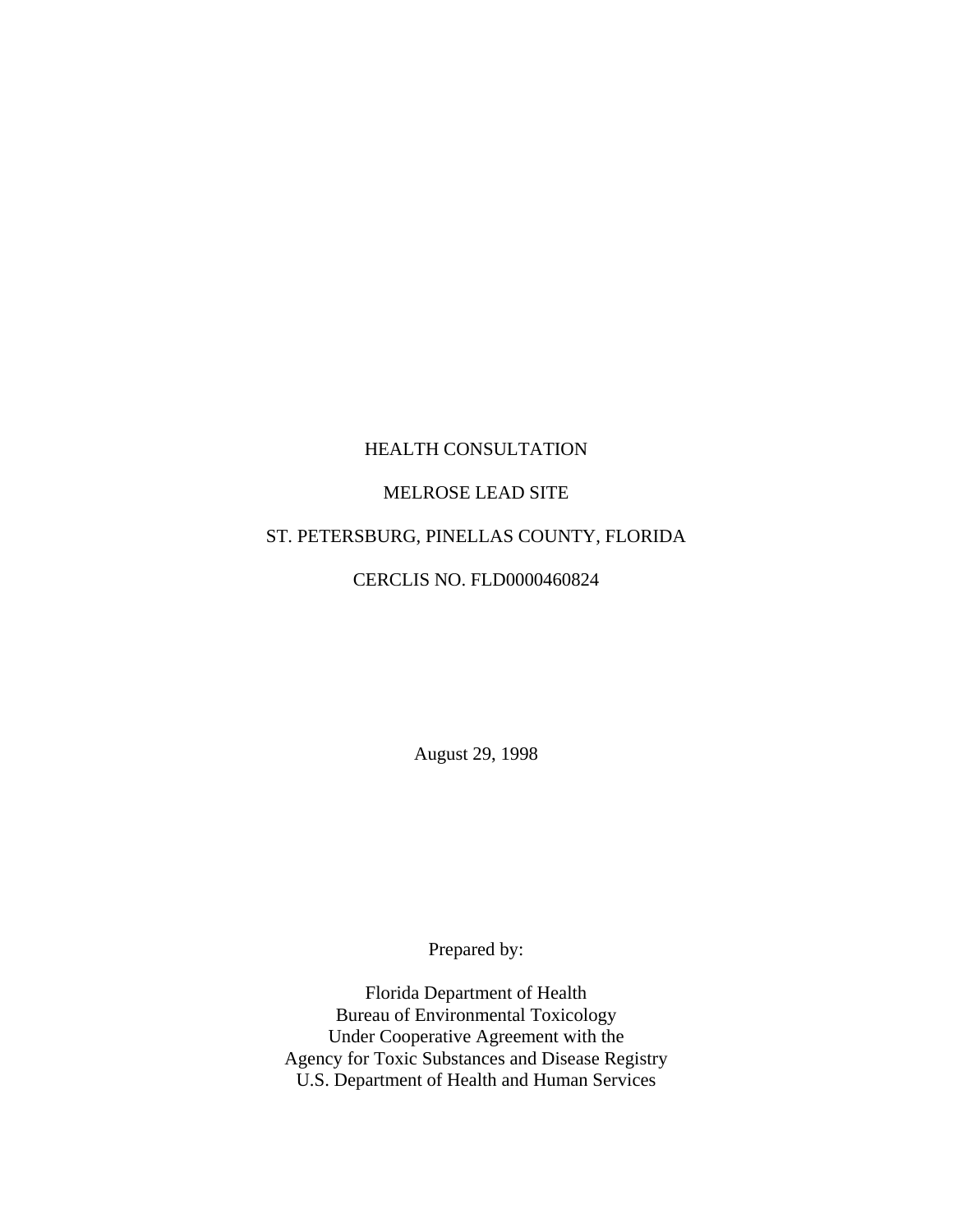#### **Background and Statement of Issues**

The Florida Department of Health (Florida DOH), through a cooperative agreement with the Agency for Toxic Substances and Disease Registry (ATSDR) in Atlanta, Georgia, evaluates the public health significance of Superfund hazardous waste sites in Florida. The U.S. Environmental Protection Agency (EPA) has requested that Florida DOH evaluate the past health effects of exposure to contaminants in soil at the Melrose Lead site in Pinellas County, Florida. EPA collected soil samples on and off of the site. EPA analyzed these samples for pesticides, polycyclic aromatic hydrocarbons (PAHs), metals, and chlorinated hydrocarbons. This health consultation will assess the public health threat from contaminants found on the Melrose Elementary School grounds and the residential property surrounding the school. The interpretation, advice, and recommendations presented in this report are site-specific and should not be considered applicable to any other sites.

The Melrose Lead Site (Melrose) is part of the playground area at the Melrose Elementary School in St. Petersburg, Pinellas County, Florida (Figs. 1 - 3). The Melrose school was built in 1963 on a reclaimed wetland area. The wetlands were reclaimed between 1927 and the mid-1940s by filling with construction debris and other unidentified materials (1). The Melrose Elementary School consists of a one-story administration building, an adjacent two-story classroom building, and several additional temporary classroom structures. There are about 620 children enrolled at the school. They range in age from 4 to 11 years in grades K-5.

According to 1990 census data (2), about 5,700 people live within a one-half mile radius of the school. Median family income in this area ranges from about \$6,700-43,000 per year. Racial makeup of the population is about 96% black and 3% white. A foster home, a nursing home, and three children's group homes are within one-half mile of the school. There are no private drinking water wells within this area. However, there are about sixteen private irrigation wells (3). A search of EPA's Toxics Release Inventory indicated there are no facilities within the zip code area of the school that have reported releases of the same chemicals found on the school grounds (4).

Contractors for the Pinellas County School Board conducted a geotechnical investigation in June 1993. They found construction debris buried under the playground (3). In September 1993 the contractors collected 28 subsurface (0.5-1.0 ft) soil samples from the school playground. They found elevated lead levels in this soil. The potential health risks to children from lead in the soil prompted the Pinellas County School Board to temporarily close the school in October 1993 (3). At about this same time, the Pinellas County Health Department offered to test local children for lead. They screened 442 children from the school and 52 children from nearby residences. They found about 3% of the children with blood lead levels above 10 micrograms per deciliter (5). Fifty-three teachers at the school and 10 adults from nearby residences were also tested. They did not find any adults with elevated blood lead levels.

In January 1995, the Florida Department of Environmental Protection (FDEP) collected 23 surface (0-1 ft) and 10 subsurface (3-4 ft) soil samples from the school grounds and surrounding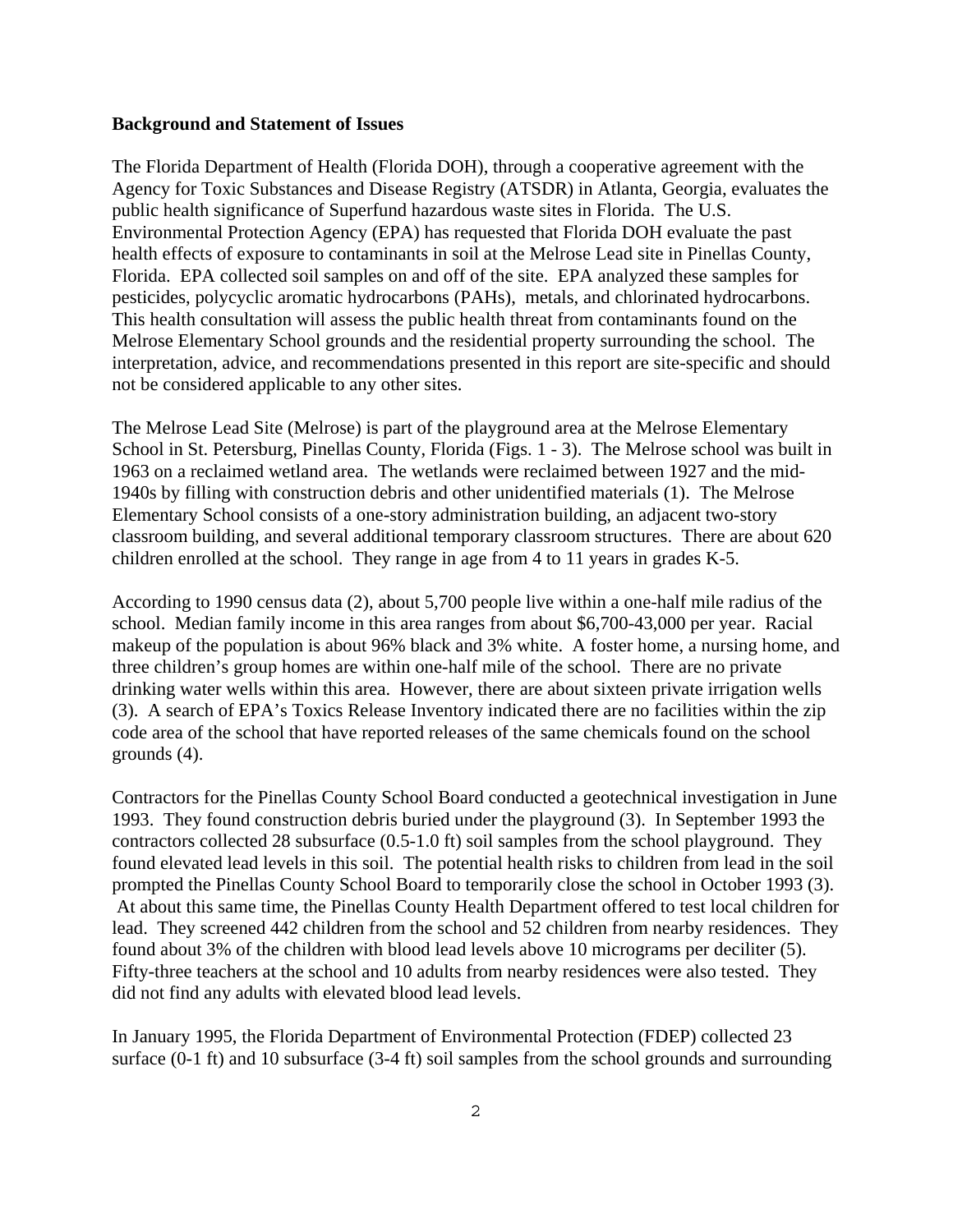residential yards (6). They found elevated levels of lead in both areas. Based on these findings, in March 1995,the school board ordered the replacement of two feet of soil in the school playground with clean fill (7).

In May 1995, contractors for EPA collected 25 surface soil samples (depth not given) from six residential yards south of the school. They analyzed the samples for total lead (1) and found elevated lead levels in five of the yards. As a result of their findings, in April 1996, EPA removed surface soil from contaminated yards and replaced it with clean fill (8).

On September 12, 1997, Bruce Tuovila, Florida DOH, conducted a site visit at the Melrose Elementary School. With him were David Hutchins, ATSDR, Ben Moore, ATSDR, and Michael Flanery, Pinellas County Health Department. The school and school grounds are completely secured by chain-link fencing. The school is in the middle of a low-income residential neighborhood. The playground area is mostly dirt with a sparse grass groundcover. There is a concrete basketball court on the playground and various playground equipment such as swings and slides. There were children present on the playground during the site visit. The soil on the playground is noticeably different from the native soil off of the school grounds.

Table 1 shows the maximum level of each chemical of potential health concern in the soil samples collected at the school. Table 2 shows the maximum level of each chemical of potential health concern in the soil samples collected in residential yards. Chemicals not shown in the tables are below levels of human health concern. We selected these chemicals by comparing the maximum concentration to standard comparison values. A comparison value is used as a means of selecting environmental contaminants for further evaluation to determine whether exposure to them has public health significance. Those contaminants that are known or suspected human carcinogens were evaluated for both carcinogenic and non-carcinogenic adverse health effects.

| <b>CONTAMINANT</b> | <b>MAXIMUM</b><br><b>CONCENTRATION-</b><br><b>SURFACE SOIL</b> | <b>MAXIMUM</b><br><b>CONCENTRATION-</b><br><b>SUBSURFACE SOIL</b> |
|--------------------|----------------------------------------------------------------|-------------------------------------------------------------------|
| <b>ANTIMONY</b>    | $38 \text{ mg/kg}$                                             | NA.                                                               |
| <b>ARSENIC</b>     | $77 \text{ mg/kg}$                                             | $34 \text{ mg/kg}$                                                |
| <b>LEAD</b>        | $1040 \text{ mg/kg}$                                           | $6507$ mg/kg                                                      |
| <b>MANGANESE</b>   | $363 \text{ mg/kg}$                                            | $686 \text{ mg/kg}$                                               |

Table 1. Maximum Contaminant Levels in Surface and Subsurface Soil Samples on Melrose Elementary School Property Before Remediation

 mg/kg - milligrams per kilogram of soil ND - not detected NA - not analyzed Sources: (1, 3, 6)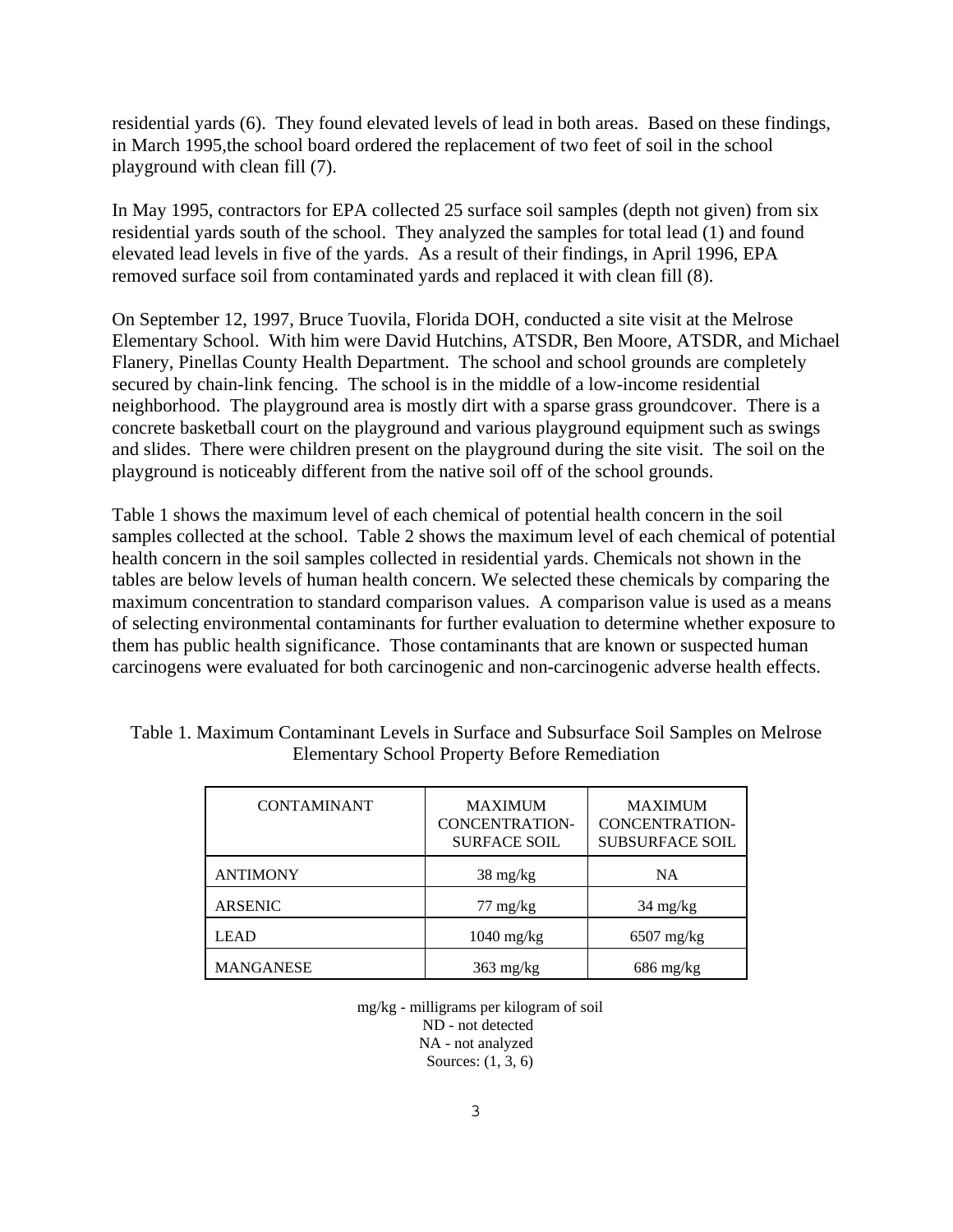## Table 2. Maximum Contaminant Levels in Surface and Subsurface Soil Samples in Residential Yards Before Remediation

| <b>CONTAMINANT</b> | <b>MAXIMUM</b><br><b>CONCENTRATION-</b><br><b>SURFACE SOIL</b> | <b>MAXIMUM</b><br><b>CONCENTRATION-</b><br><b>SUBSURFACE SOIL</b> |
|--------------------|----------------------------------------------------------------|-------------------------------------------------------------------|
| <b>ANTIMONY</b>    | $11 \text{ mg/kg}$                                             | NA                                                                |
| <b>ARSENIC</b>     | $25 \text{ mg/kg}$                                             | ND                                                                |
| <b>LEAD</b>        | $1900 \text{ mg/kg}$                                           | ND.                                                               |
| <b>MANGANESE</b>   | $805 \text{ mg/kg}$                                            | $187 \text{ mg/kg}$                                               |

 mg/kg - milligrams per kilogram of soil ND - not detected NA - not analyzed Sources: (1, 3, 6)

### **Discussion**

To evaluate health effects, ATSDR has developed Minimal Risk Levels (MRLs) for contaminants commonly found at hazardous waste sites. The MRL is an estimate of daily human exposure to a contaminant below which non-cancer, adverse health effects are unlikely to occur. ATSDR has developed an MRL for each route of exposure, such as ingestion, inhalation, and dermal contact, and for the length of exposure, such as acute (less than 14 days), intermediate (15 to 365 days), and chronic (greater than 365 days). ATSDR presents these MRLs in Toxicological Profiles. These chemical-specific profiles provide information on health effects, environmental transport, human exposure, and regulatory status. The U.S. Environmental Protection Agency (EPA) has developed reference doses (RfDs) to evaluate non-cancer health effects resulting from exposure to chemicals at Superfund sites.

Both MRLs and RfDs are health guideline values that are usually derived from experimental animal data, based on broad assumptions, and corrected by a series of uncertainty factors. Thus, the values serve only as guidelines and not as absolute values that explicitly divide ranges of safety from ranges of risk. Additional medical or toxicological information must be evaluated to determine what adverse health effects are likely from exposure to chemicals of concern at a site.

### **Exposure Before Remediation**

The following discussion evaluates the health effects likely from past exposure to chemicals in the soil on the school playground and in nearby residential yards before it was replaced with clean fill.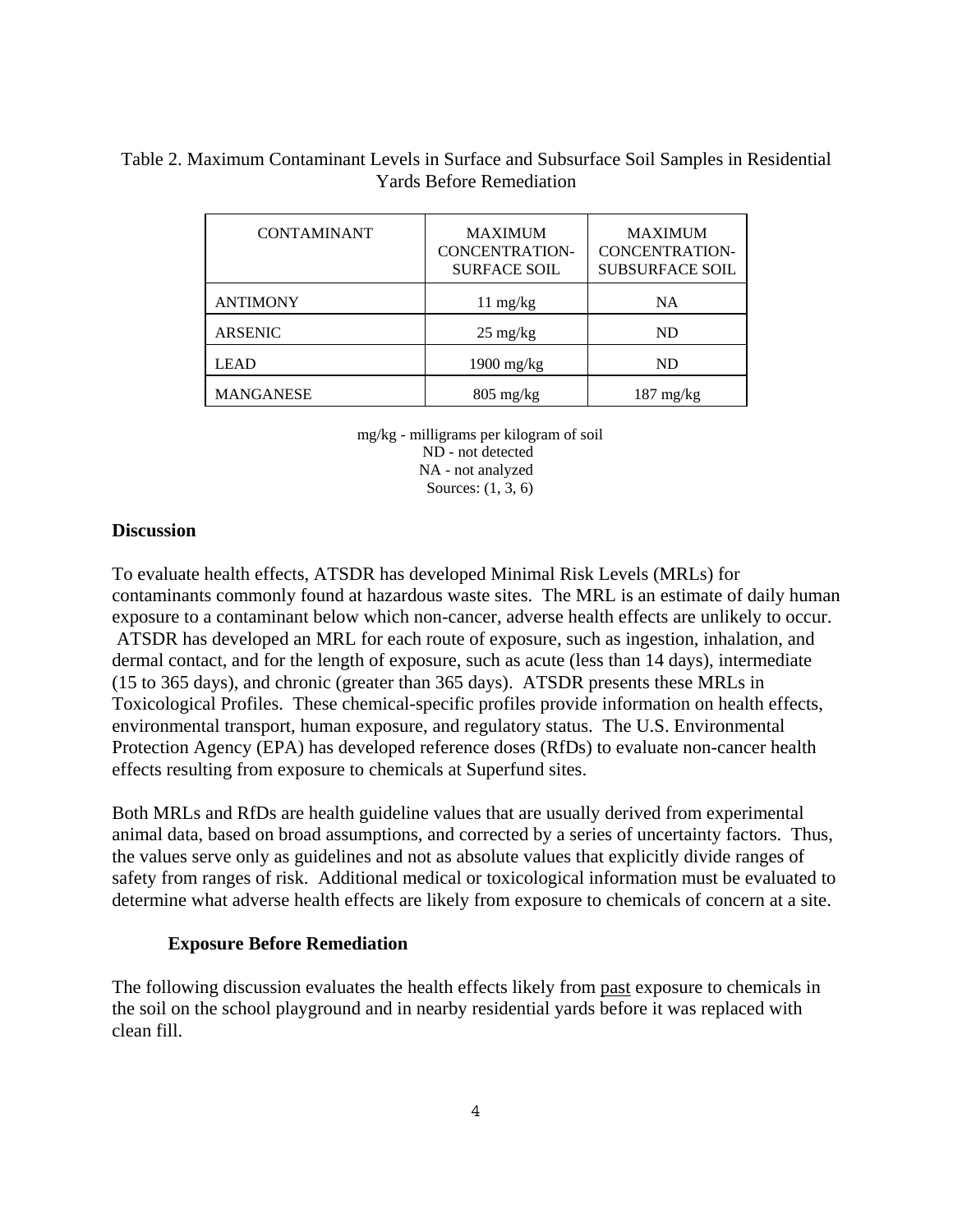**Exposure in Children--**Because this is an elementary school, the health effects from exposure to chemicals in young children are a special concern. Children are generally exposed to greater levels of contaminants in soil because their activities bring them into greater contact with the soil.

They are often more sensitive to the effects of chemical exposures than adults. About 15% of children ages 1-3 exhibit a condition known as "pica" in which they eat relatively large amounts of soil (about 5,000 milligrams [1 teaspoon] per day) (9).

Because there is the possibility that children in this age range live near the school, we have estimated the health effects from past exposure in pica children using a soil ingestion rate of 5,000 milligrams (mg) per day. For children at the school, who are above this age, we used a more typical soil ingestion rate of 200 mg per day to calculate their exposure. We assumed a body weight of 10 kilograms (kg) (about 23 pounds) for the pica children and 15 kg (about 35 pounds) for older children. We also assumed exposure was to the maximum level of each chemical in the soil samples.

### **Pica Children**

**Arsenic--**The maximum estimated daily dose of arsenic from incidental ingestion of residential soil by pica children exceeded ATSDR's chronic oral MRL (10). Exposure at this level could have caused changes in the skin. Most common is the appearance of corns or warts on the palms and soles, and a darkening of irregular areas of the skin. Arsenic is a known human carcinogen. However, lifetime exposure (70 years) to the maximum estimated daily dose of arsenic in residential soil would have resulted in no apparent increase in the risk of cancer.

Arsenic is not readily absorbed through the skin. Skin contact with the low levels of arsenic in residential soil was not likely to cause any irritation. Therefore, no illnesses are likely to have occurred from skin contact in the past with arsenic in the soil.

**Antimony--**Very little is known about the health effects in humans who eat soil with low levels of antimony (11). Without human studies, the EPA has established a human reference dose for antimony based on studies in rats. Rats fed levels of antimony higher than those found in residential soil were less able to regulate their blood pressure. Their ability to regulate their blood pressure returned when they stopped eating antimony. Rats fed antimony similar to the low levels found in residential soil suffered no illnesses.

To be protective of human health, the EPA has established a human reference dose for antimony at a level 100 times lower than the lowest level causing this effect in rats. Although the maximum dose of antimony we calculated for a pica child living near the school is above the EPA's human reference dose, it is still 10 times lower than the lowest level causing effects in rats. It is therefore unlikely that any human illness would have resulted from incidental ingestion in the past of antimony-contaminated soil by pica children living near the school.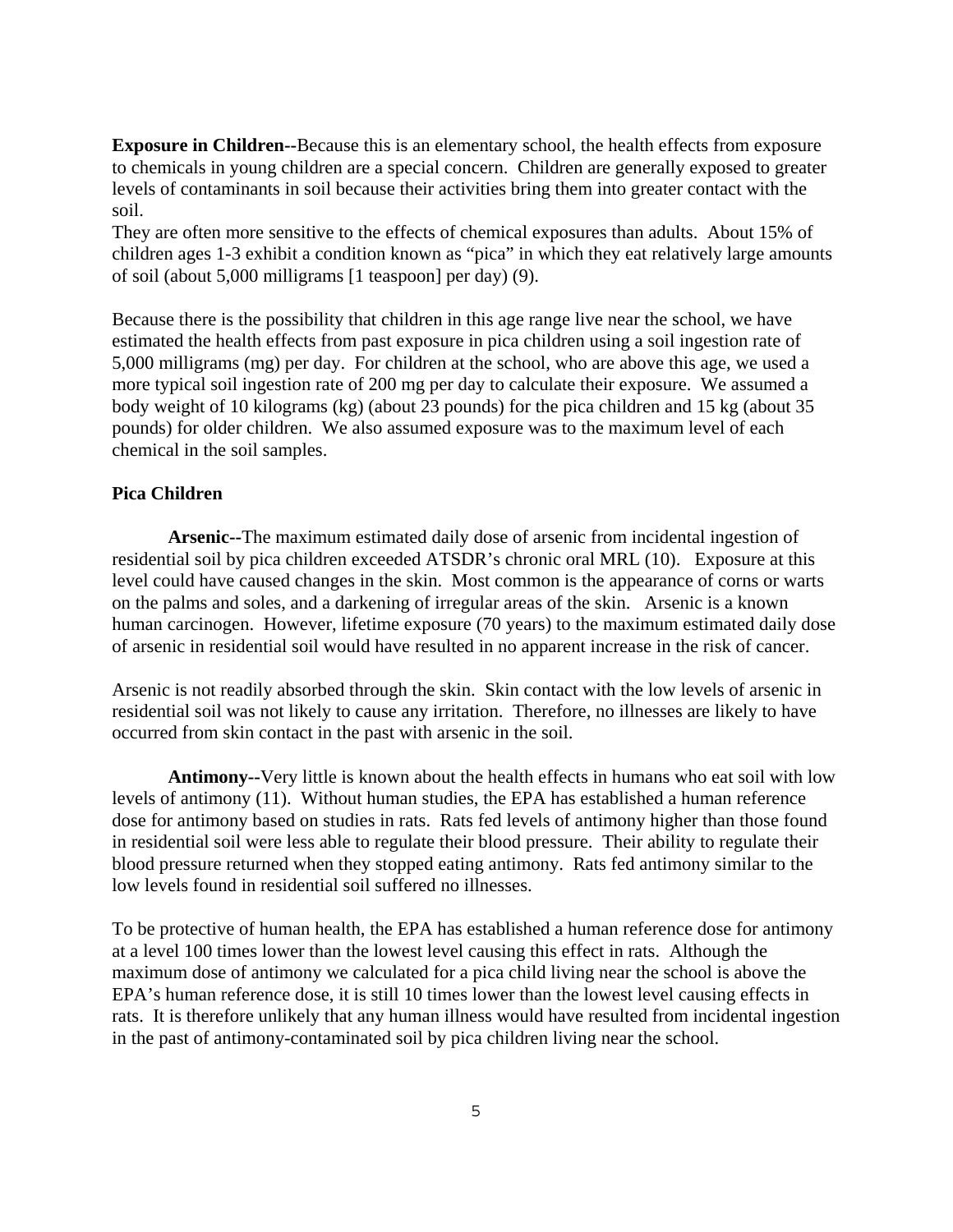Antimony in soil binds very tightly to soil particles so that it cannot easily enter the body through the skin. Dermal exposure to antimony does not cause sensitization of the skin. Therefore, illnesses are not likely to have occurred from skin contact in the past with antimony in residential soil.

**Lead--**There is no ATSDR MRL or EPA RfD available for lead (12). The estimated daily dose of lead for a pica child from incidental ingestion of residential surface soil is similar to the level at which a decrease in blood enzyme levels has been observed in humans and impairment of learning tasks has been observed in animals. These effects could have occurred in pica children exposed in the past to lead in residential surface soils.

Lead is not readily absorbed through skin. Dermal contact with lead is not known to affect the skin. Therefore, illnesses are not likely to have occurred from skin contact in the past with lead in residential soil.

Lead is a probable human carcinogen based on animal studies. However, no increase in cancer has been observed in animals exposed to lead at levels similar to those likely in pica children near the school (12). Therefore, no increase in the risk of cancer is likely to have occurred in pica children from incidental ingestion of lead in residential soil.

**Manganese--**There is no ATSDR MRL or EPA RfD available for incidental ingestion of manganese in soil (13). The National Research Council has established an estimated safe and adequate daily dietary intake of 5 mg/day for manganese. The maximum estimated daily dose of manganese from incidental ingestion of residential soil by pica children is less than this level of intake. Therefore, illnesses are not likely to have occurred in pica children exposed in the past to manganese in residential surface soil.

There is little evidence that manganese can cause cancer. EPA has determined that manganese is not classifiable as a human carcinogen (13). Therefore, no increase in the risk of cancer was likely in pica children from incidental ingestion of manganese in residential soil.

Absorption of manganese through the skin is extremely limited. Manganese is not known to affect the skin. Therefore, illnesses are not likely to have occurred from skin contact in the past with manganese in residential soil.

### **Non-Pica Children**

**Arsenic--**The maximum estimated daily dose of arsenic from incidental ingestion of soil in the past at the school by non-pica children exceeds ATSDR's chronic oral MRL (10). However, exposure at this level has not been shown to cause illnesses in humans. Arsenic is a known human carcinogen. However, during their six years at the school, non-pica children exposed to the maximum estimated daily dose of arsenic in school soil would have no significant increased risk of cancer.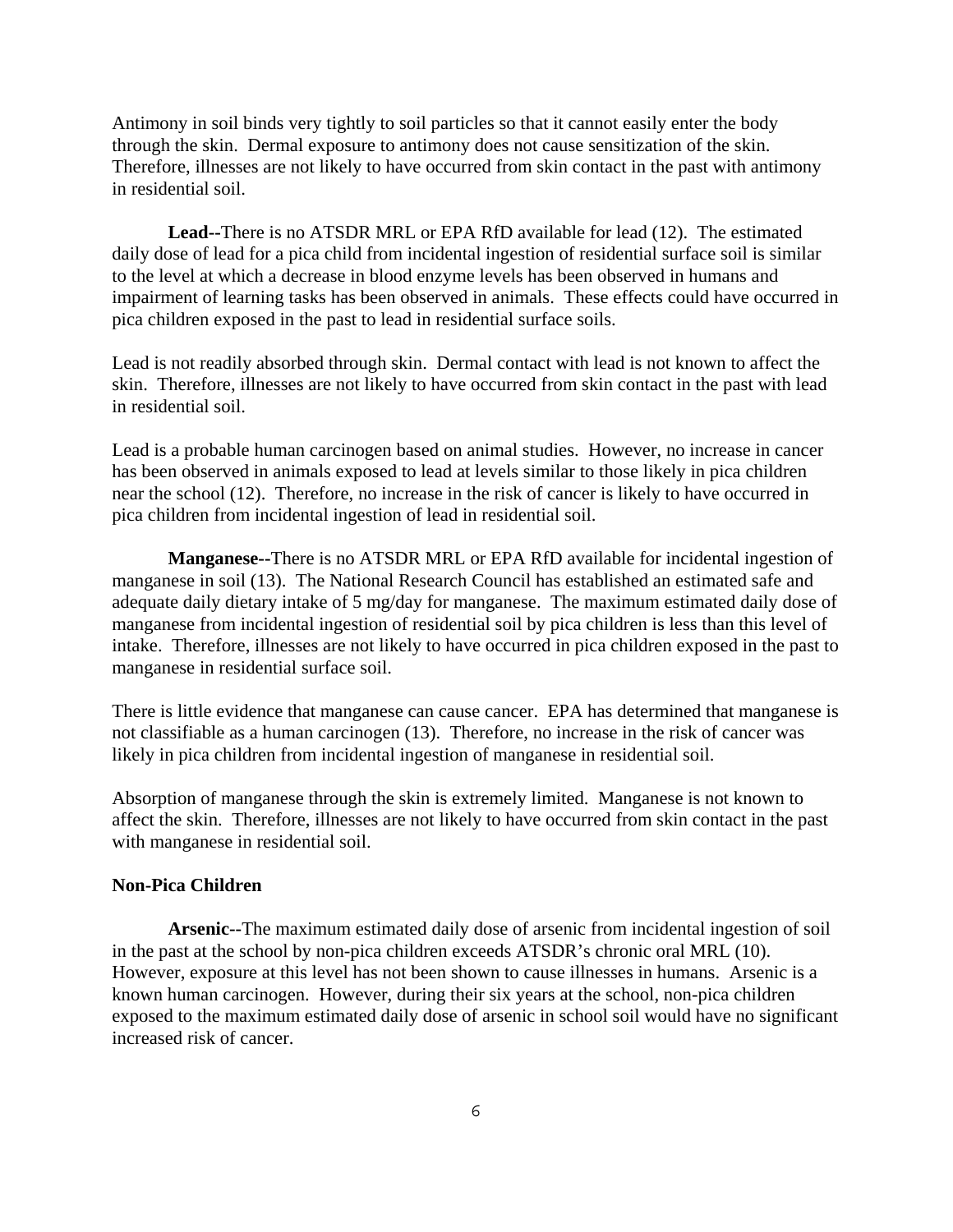Arsenic is not readily absorbed through the skin. Skin contact with the low levels of arsenic in the soil at the school was not likely to have caused any irritation. Therefore, no illnesses are likely to have occurred from skin contact in the past with arsenic in the soil.

**Antimony--**Very little is known about the health effects in humans who eat soil with low levels of antimony (11). Without human studies, the EPA has established a human reference dose for antimony based on studies in rats. Rats fed levels of antimony higher than those found in soil at the school were less able to regulate their blood pressure. Their ability to regulate their blood pressure returned when they stopped eating antimony.

Although the maximum dose of antimony we calculated for a non-pica child at the school is above the EPA's human reference dose, it is still 100 times lower than the lowest level causing effects in rats. It is therefore unlikely that any human illness would have resulted from incidental ingestion of antimony-contaminated soil in the past by non-pica children at the school.

Antimony in soil binds very tightly to soil particles so that it cannot easily enter the body through the skin. Dermal exposure to antimony does not cause sensitization of the skin. Therefore, illnesses are not likely to have occurred from skin contact in the past with antimony in residential soil.

**Lead--**There is no ATSDR MRL or EPA RfD available for lead (12). The estimated daily dose of lead for a non-pica child from incidental ingestion of soil at the school is similar to the level at which a decrease in blood formation has been observed in animals. This effect could have occurred in non-pica children exposed in the past to lead in soil at the school.

Lead is not readily absorbed through skin. Dermal contact with lead is not known to affect the skin. Therefore, illnesses are not likely to have occurred from skin contact in the past with lead in school soil.

Lead is a probable human carcinogen based on animal studies. However, no increase in cancer has been observed in animals exposed to lead at levels similar to those likely in non-pica children at the school (12). Therefore, no increase in the risk of cancer was likely in non-pica children from incidental ingestion of lead in soil at the school.

**Manganese--**Manganese is below a level of health concern in children who do not exhibit pica behavior.

**Exposure in Adults--**Adult employees of the elementary school who came in contact with the soil on the school grounds may have been exposed to the chemicals found there. Exposure of adult employees to arsenic in the soil at the school for 35 years would result in no apparent increase in the risk of skin, liver, or lung cancer. The maximum estimated exposure doses for adults are below levels of health concern for all other chemicals.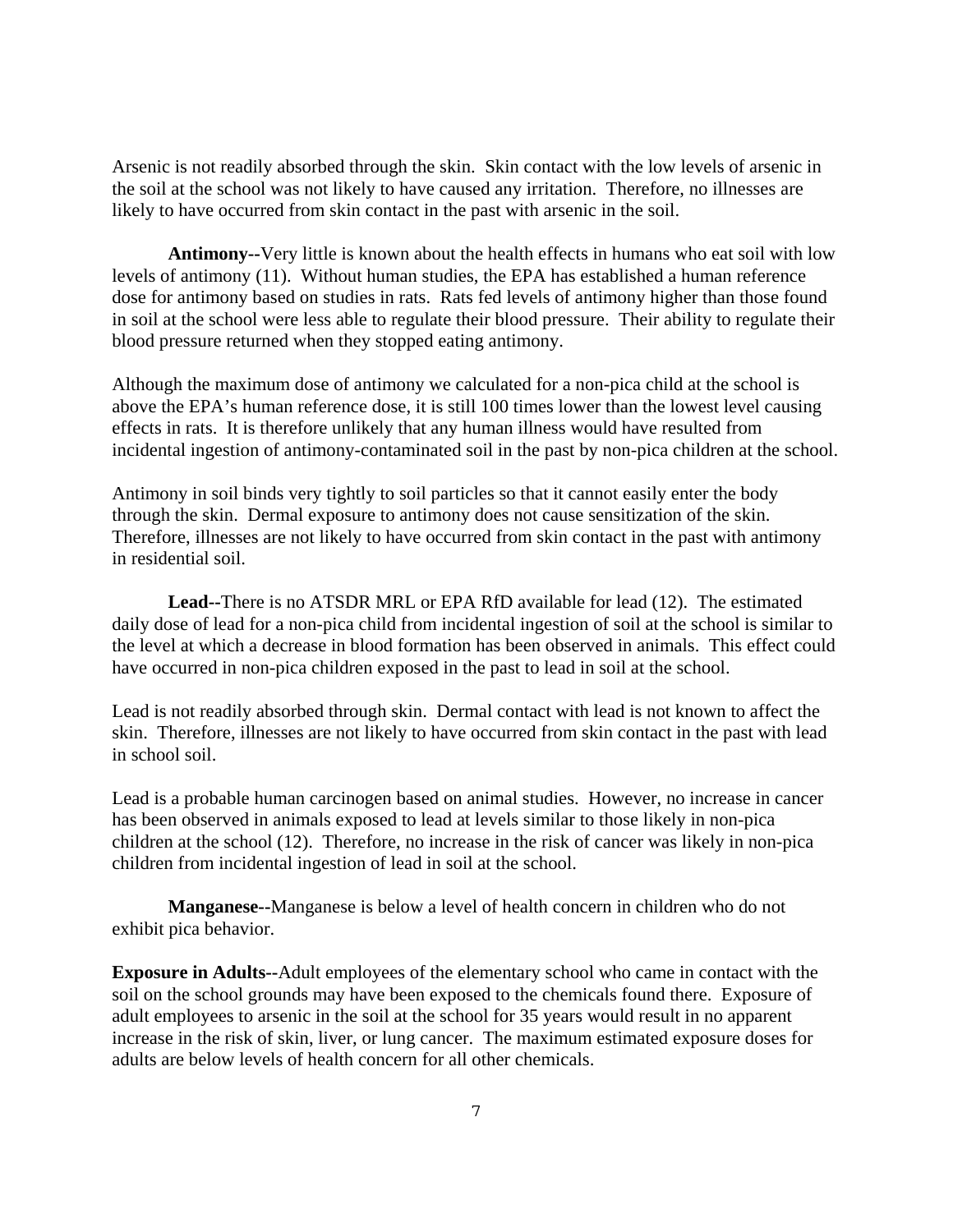### **Exposure After Remediation**

The school board and EPA have removed contaminated soil on the school playground and in nearby residential yards and replaced it with clean fill. Therefore, current exposure to chemicals in the soil at a level of human health concern is unlikely.

## **Conclusions**

Based upon the information reviewed, we conclude the site represented a public health hazard in the past but no longer poses a health hazard to children or adults at the school. We further conclude that illnesses such as changes in blood formation and enzyme levels may have occurred in the past in pica children and non-pica children from exposure to lead in soil at the Melrose Elementary School and in nearby residential yards. Because contaminated soils have been removed, no exposures to chemicals in the soil are currently likely. Therefore, no new illnesses are likely in pica children and non-pica children. If additional information becomes available concerning chemical exposures at the Melrose Elementary School, Florida DOH will evaluate that information to determine what actions, if any, are necessary.

## **Recommendations**

The Florida Department of Health recommends no further public health actions regarding the soil at the Melrose Elementary School.

## **References**

1. Roy F. Weston, Inc. Memorandum to Bob Rosen from Patrick R. McKeen concerning Technical Assistance Team Response Actions at the Melrose Elementary Site, St. Petersburg, Pinellas County, Florida. June 23, 1995.

2. Bureau of the Census, U.S. Department of Commerce, Washington, DC, 1990 Census Data Files.

3. Atlanta Testing & Engineering. Contamination Assessment Report and Interim Remedial Action Plan, Melrose Elementary School Playground, Pinellas County, Florida. April 25, 1994.

4. U.S. Environmental Protection Agency. 1987-1993 Toxics Release Inventory - CD-ROM. Washington, DC. June 1995.

5. Pinellas County Health Department. Personal communication to Bruce Tuovila, Florida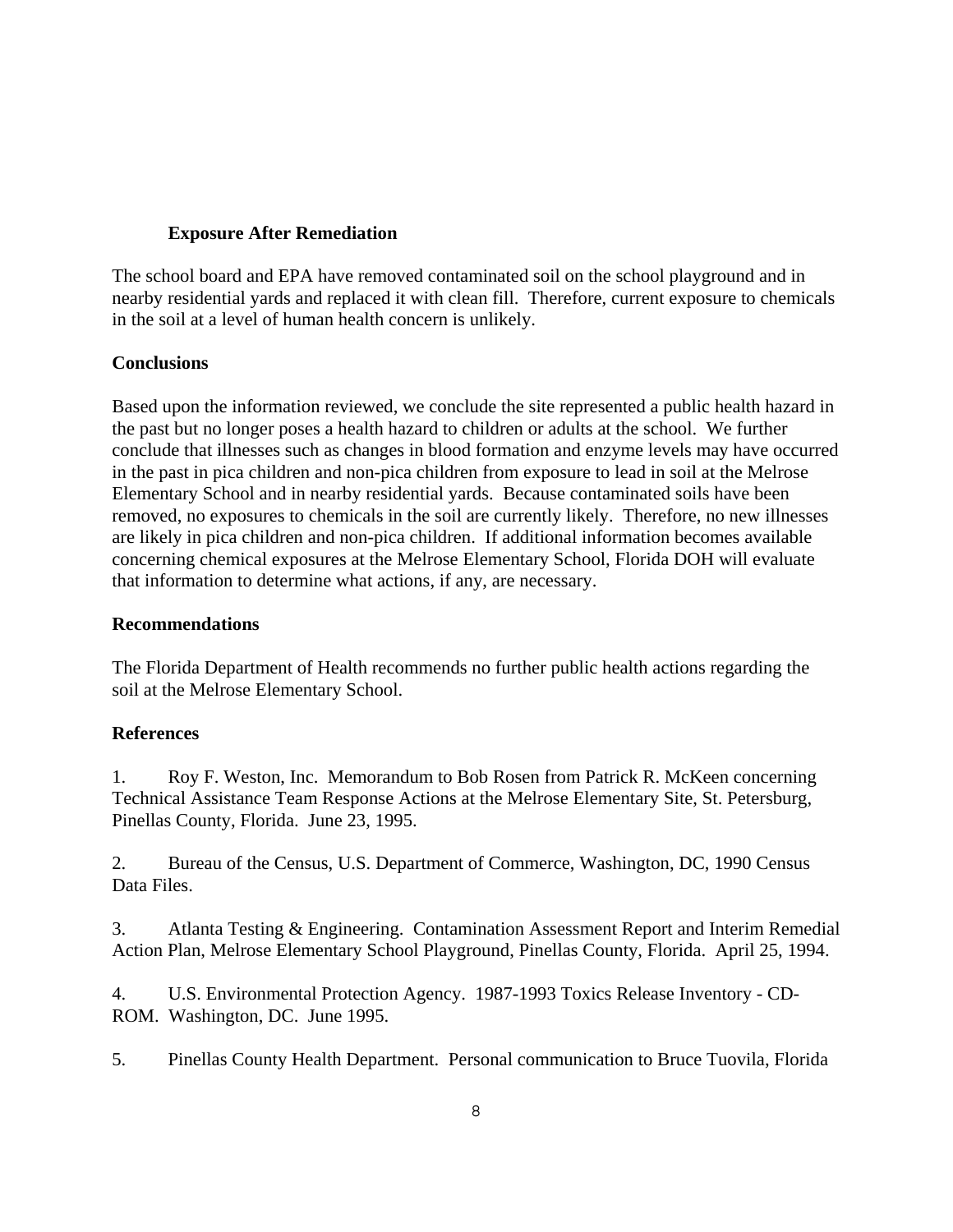DOH, from Melanie Thoenes, Pinellas CHD, regarding results of blood lead screening at the Melrose Elementary School site. July 7, 1998.

6. Florida Department of Environmental Protection. Letter to Dorothy Rayfield, EPA, from Joseph McGarrity, FDEP, regarding results of soil testing at the Melrose Lead Site. January 26, 1995.

7. U.S. Environmental Protection Agency. Memorandum to Richard D. Green from Charles E. Fitzsimmons concerning a request for a Removal Action at the Melrose Lead Site, St. Petersburg, Pinellas, Florida. September 6, 1995.

8. U.S. Environmental Protection Agency. Procurement Request/Order to conduct removal activities at the Melrose Lead Superfund Site, St. Petersburg, Florida. September 7, 1995.

9. U.S. Environmental Protection Agency. Exposure Factors Handbook, Volume I, General Factors. EPA/600/P-95/002Fa. August 1997

10. Agency for Toxic Substances and Disease Registry. Toxicological Profile for Arsenic (Update). Atlanta. ATSDR, April 1993.

11. Agency for Toxic Substances and Disease Registry. Toxicological Profile for Antimony and Compounds. Atlanta. ATSDR, September 1992.

12. Agency for Toxic Substances and Disease Registry. Toxicological Profile for Lead (Update). Atlanta. ATSDR, April 1993.

13. Agency for Toxic Substances and Disease Registry. Toxicological Profile for Manganese (Update). Atlanta. ATSDR, September 1997.

## **Health Consultation Author**

Druce Daunite

\_\_\_\_\_\_\_\_\_\_\_\_\_\_\_\_\_\_\_\_\_\_\_\_

Bruce J. Tuovila Biological Scientist IV Bureau of Environmental Toxicology (850) 488-3385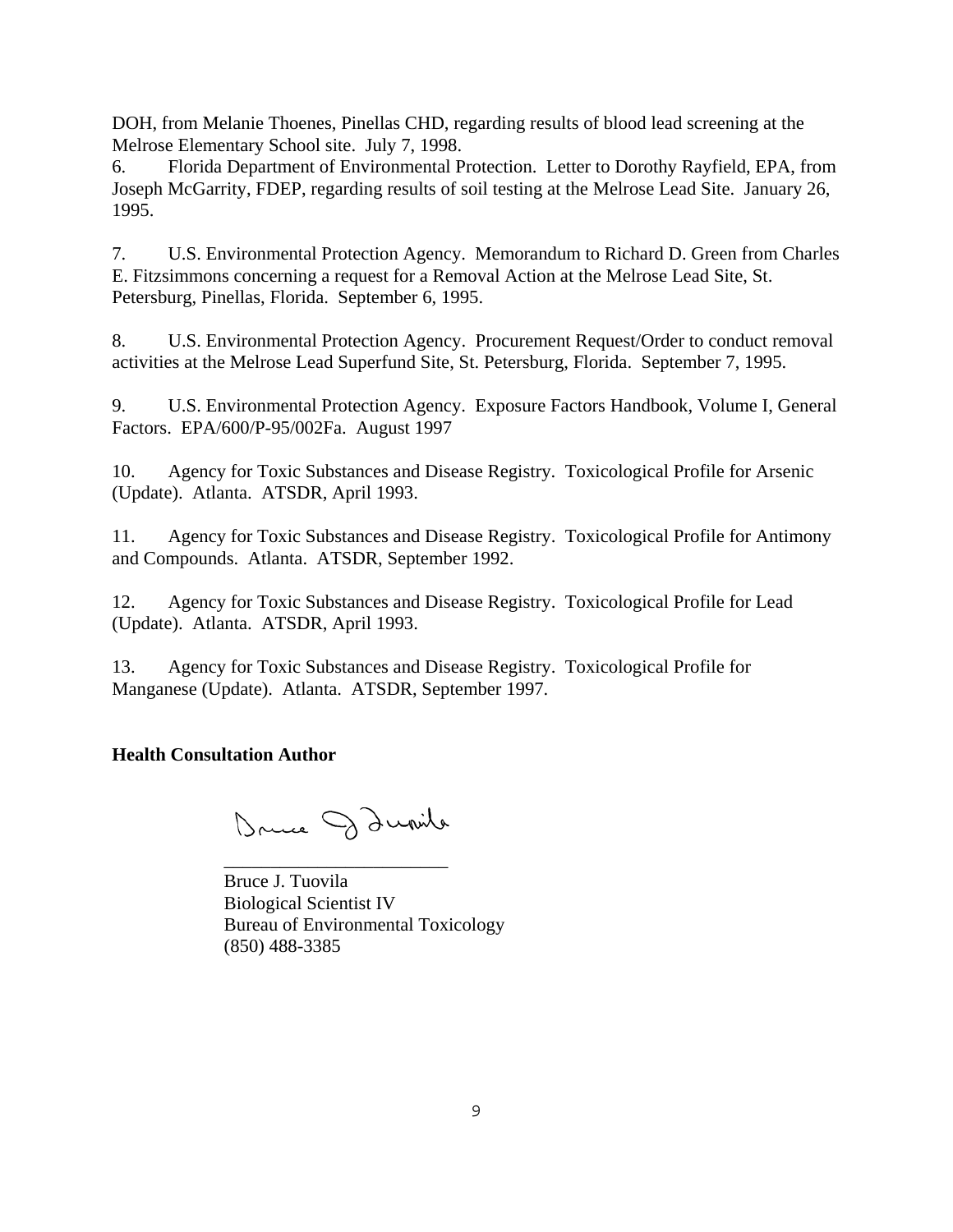## **CERTIFICATION**

This Melrose Lead Health Consultation was prepared by the Florida Department of Health under a cooperative agreement with the Agency for Toxic Substances and Disease Registry (ATSDR). It is in accordance with approved methodology and procedures existing at the time the health consultation was begun.

> Roberta Erlwein Technical Project Officer, SPS, SSAB, DHAC, ATSDR

\_\_\_\_\_\_\_\_\_\_\_\_\_\_\_\_\_\_\_\_\_\_\_\_\_

The Division of Health Assessment and Consultation, ATSDR, has reviewed this health consultation, and concurs with its findings.

> Richard Gillig Chief, SPS, SSAB, DHAC, ATSDR

\_\_\_\_\_\_\_\_\_\_\_\_\_\_\_\_\_\_\_\_\_\_\_\_\_\_\_\_\_\_\_\_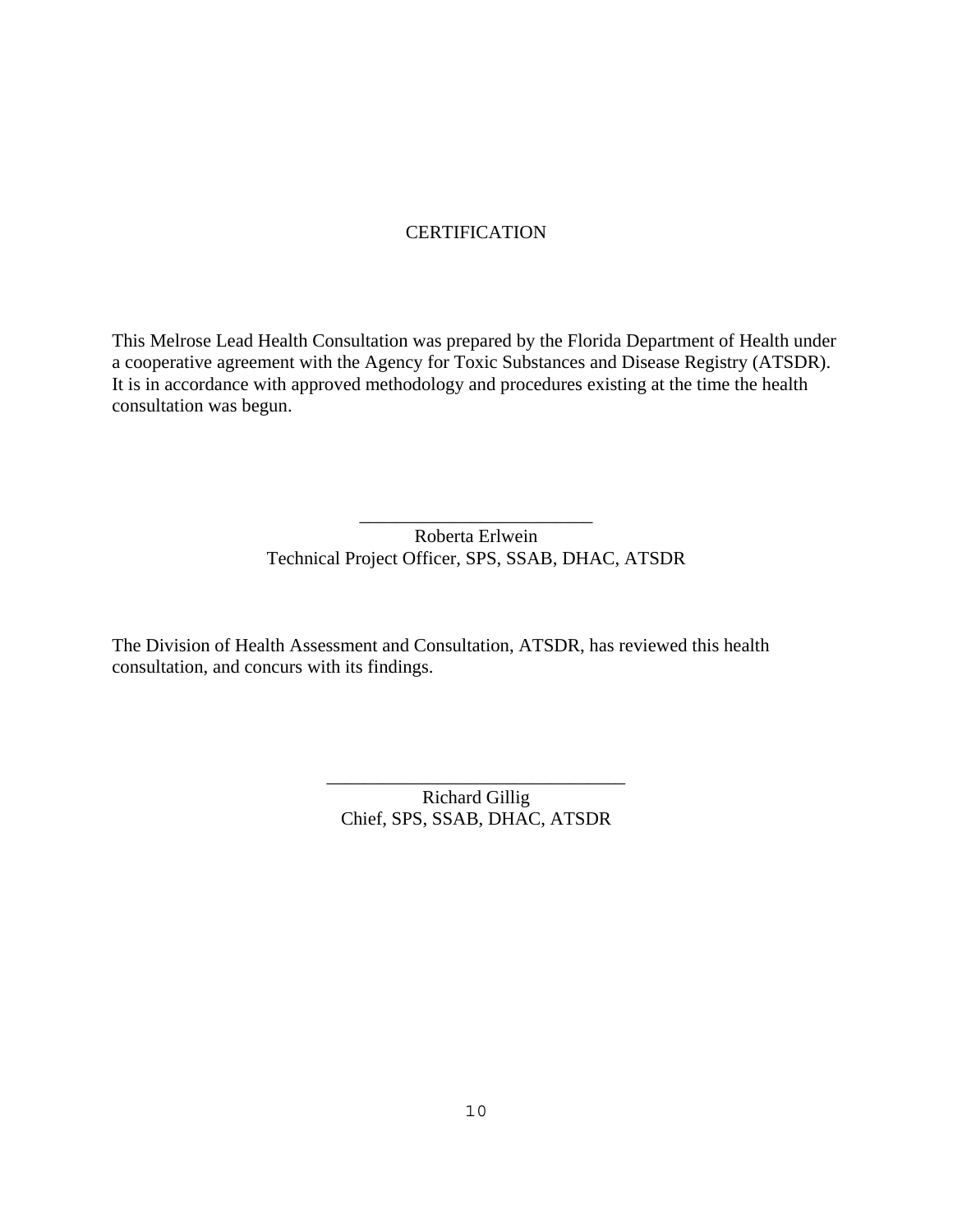

Figure 1. State Map Showing Location of Pinellas County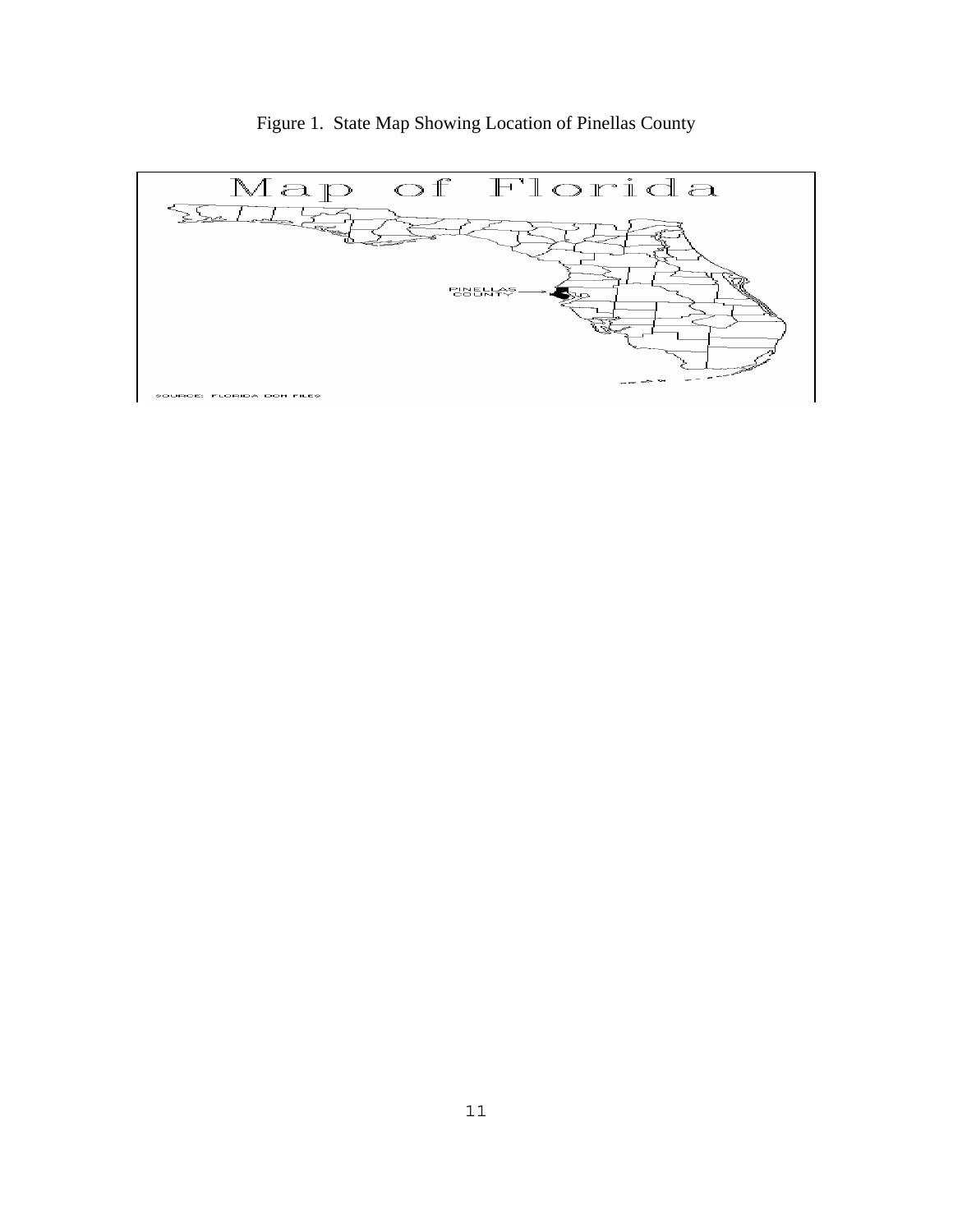

Figure 2. Location of Melrose Lead Site in Pinellas County